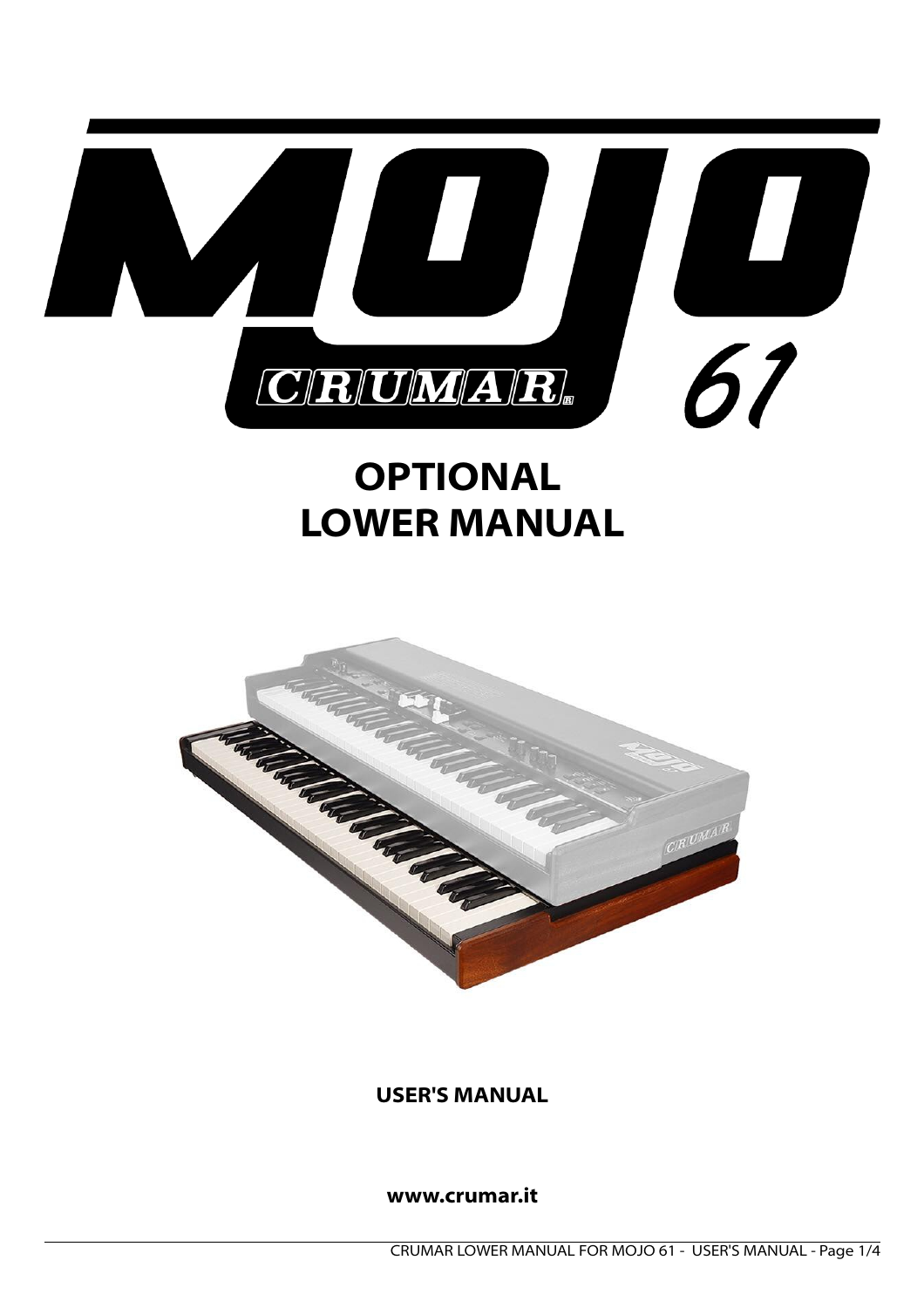## **SAFETY INFORMATION**

- Do not open the instrument. The instrument can be opened and repaired only by qualified personnel. Unauthorized opening voids the warranty.
- Do not expose the instrument to rain or moisture.
- Do not expose the instrument to direct sunlight.
- Be careful not to infiltrate powders and liquids inside the instrument. Nor on the outside.
- If liquids get inside the unit, remove the power immediately to prevent the risk of electric shock and contact a service center as soon as possible.
- Do not clean using abrasive cleaners as they may damage the surface.
- Please keep all packaging in case you need to transport the instrument to a service center.

## **WARRANTY**

- Crumar Lower Manual for Mojo 61 is subject to 12 months manufacturer's warranty.
- Warranty extensions are at the discretion of the retailer.
- Damages caused by misuse, improper maintenance or transportation are not covered by this warranty.
- During the warranty period, the customer is entitled to repair or replacement of any parts considered defective at no charge.
- The possible replacement of the entire product is at the manufacturer's discretion.

## **1. INTRODUCTION**

The Lower Manual for Mojo 61 is an additional keyboard that turns the portable single-manual Mojo 61 into a complete dual manual organ console, giving the player the experience of a real combo organ setup adding the versatility of two different choices for different situations.

This additional keyboard is based on the same "waterfall" keybed as the Mojo 61 in order to preserve the integrity of the organ experience, resulting in a very natural feel for both manuals.

The system is perfectly integrated, allowing the player to control both manuals with just one set of drawbars without any particular complication. On the Mojo 61 control panel, press and hold the MODE button until the yellow LED marked "EXT-LOWER" lights up. This will keep the upper manual sound on the upper keyboard even when the LOWER button is active, allowing the player to adjust the lower manual drawbar registration using the physical drawbars.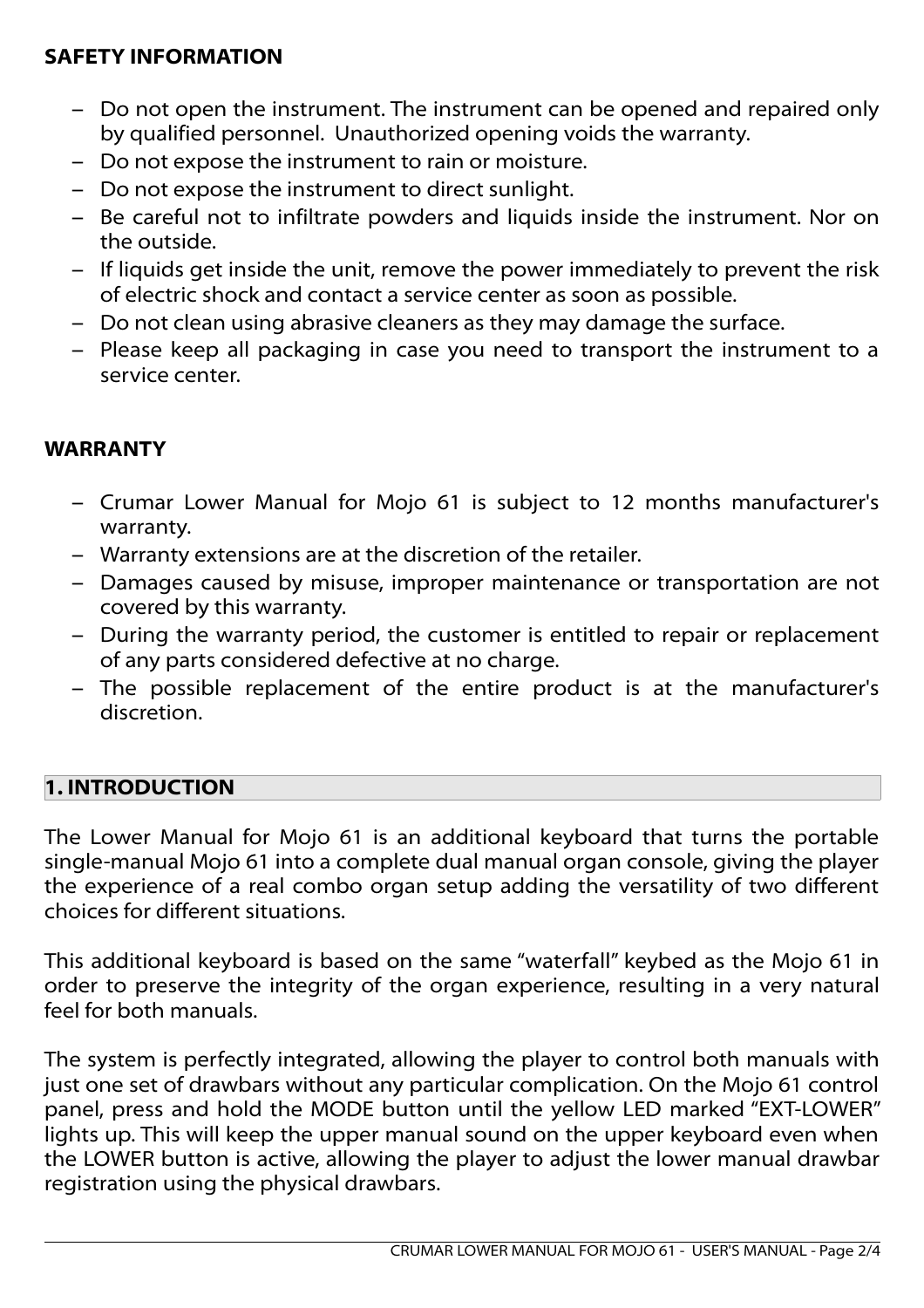## **2. CONNECTION AND MOUNTING PROCEDURE**

Lay the Lower Manual on a keyboard stand, then place the Mojo 61 above it paying attention to the rubber feet, they must match the underlying holes so that the two pieces are firmly tied together.



Locate the MIDI ports on the back of the instruments and use one of the two provided special cables to attach the lower manual to one of the two MIDI IN ports of the Mojo 61. The cable carries both MIDI and Power by means of the two additional wires that are not used by the MIDI protocol.



The optional Half Moon Switch for controlling the Rotary Speaker simulation can be attached on the bottom front left of the lower manual.

PLEASE NOTE: THE HALF MOON SWITCH FOR THE DUAL MANUAL MOJO ORGAN IS NOT COMPATIBLE WITH MOJO 61.